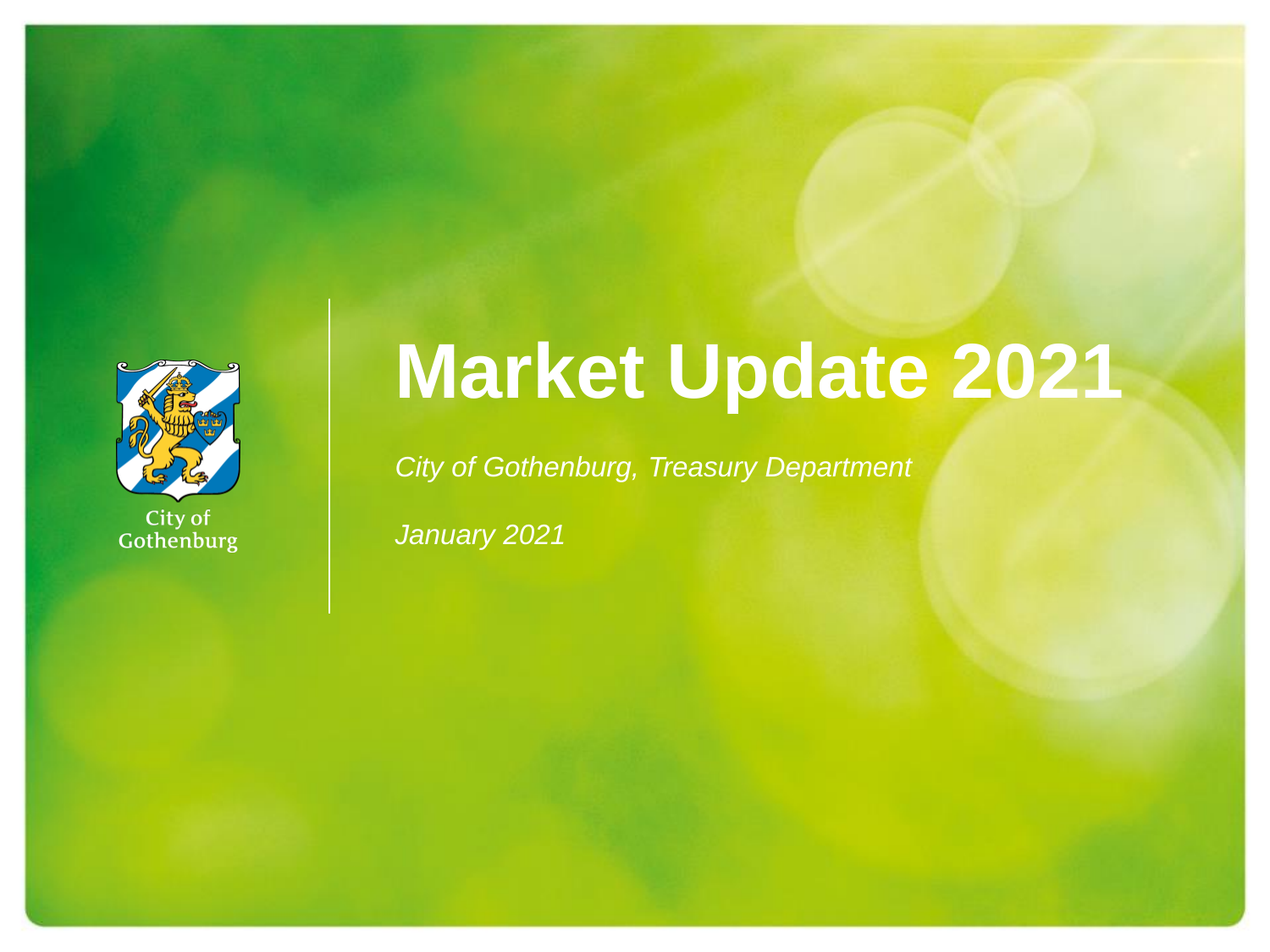

## **Gothenburg is the world's best sustainable city to visit 2021, according to Lonely planet**

Gothenburg was chosen as the world´s best sustainable city to visit 2021 by Lonely Planet and the reason was: "Gothenburg has held the top ranking in the Global Destinations Sustainability Index since 2016 and its progressive, measurable solutions for sustainability wowed our expert panel. With a regional climate target of being fossil-independent by 2030, Gothenburg was the first city in the world to issue Green Bonds to accelerate investments in climateoriented solutions. 97 percent of its public transport now runs on renewable energy, 95% of its hotels are ecocertified, it has a low emission zone in the centre and the airport is certified to the highest level of the Airport Carbon Accreditation scheme."



Please read more at; [www.goteborg.com/en/sustainability/](https://www.goteborg.com/en/sustainability/)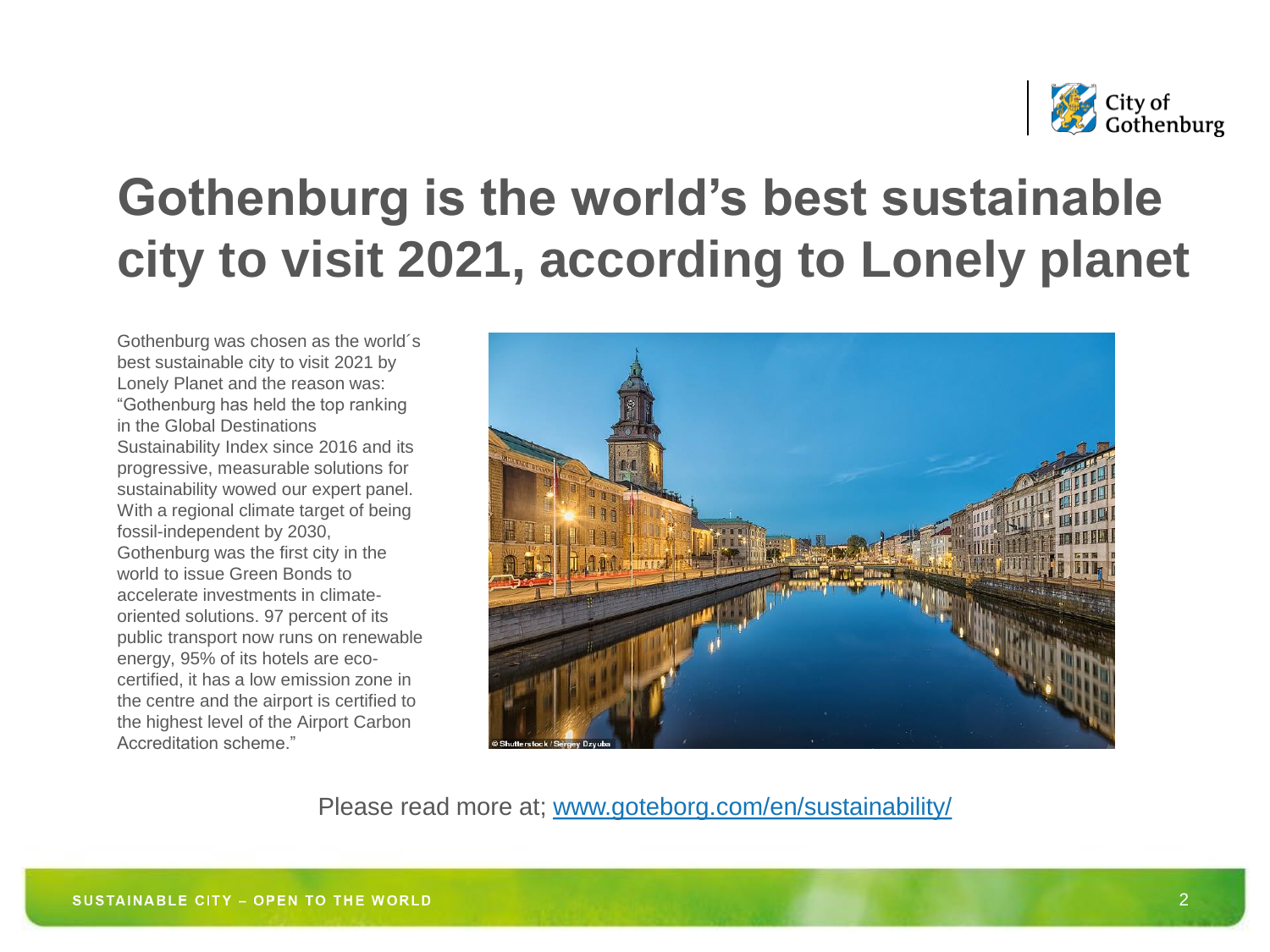

## **Environmental- and Climateprogram 2021-2030 as proposed, decision in spring**

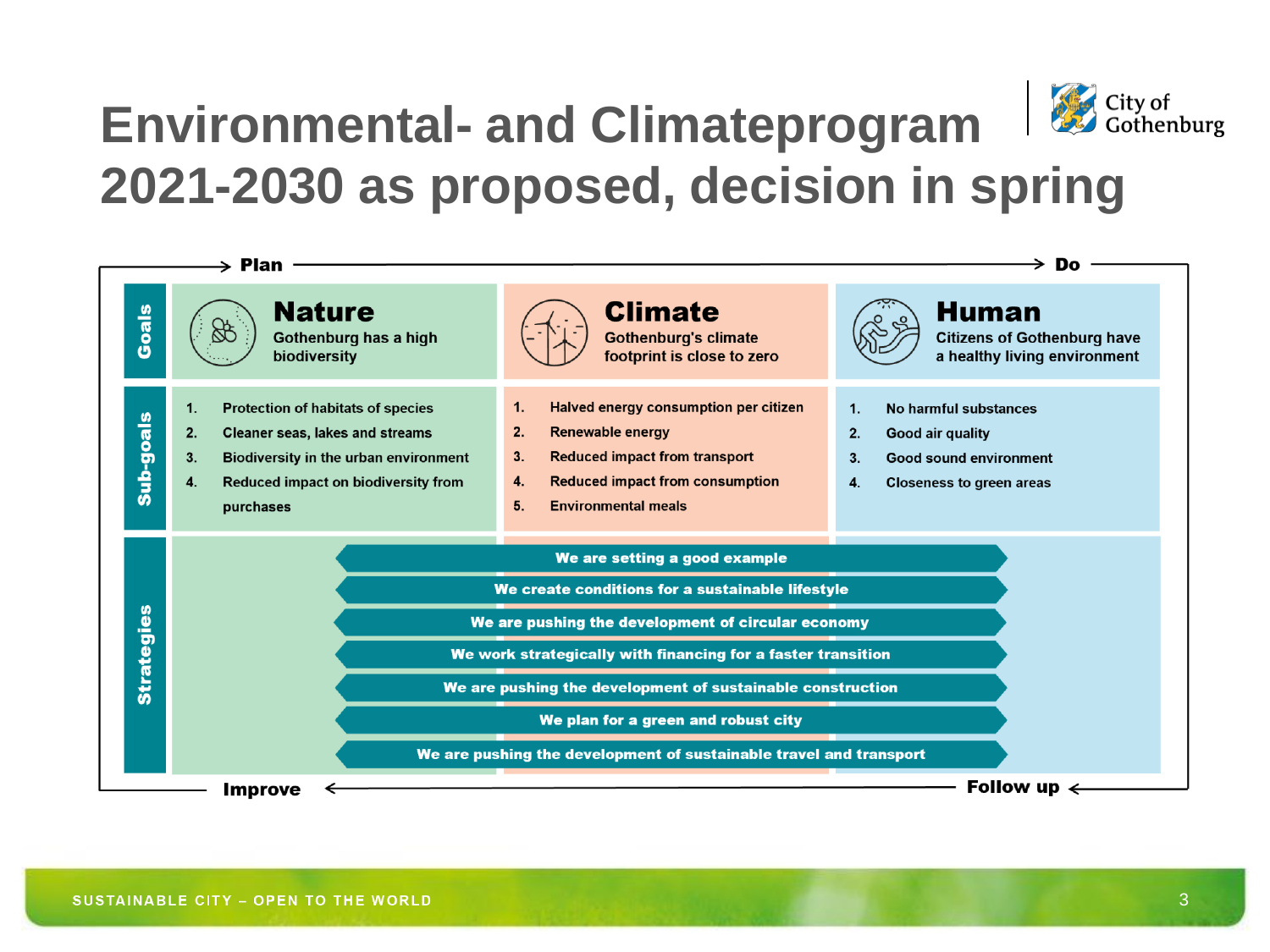

## **Strategic investments to support proposed Environmental- and Climate Program;**

| <b>Climate sub-goal</b>                      | <b>Investment</b>                                                             | Year                 |
|----------------------------------------------|-------------------------------------------------------------------------------|----------------------|
| 1. Halved energy consumtion per citizen      | <b>Green buildnings</b><br><b>Refurbishments</b>                              | 2030                 |
| 2. Produce energy from 100% renewables       | <b>Fossil-free district heating/cooling</b><br>Solar panels on all new roofs  | 2030<br>2025<br>2019 |
| 3. Reduced impact from transportation by 90% | <b>Fossil-free fleet</b><br>Infrastructure bike, electrical car/tram/bus      | 2030<br>2023         |
| 4. Reduced impact from consumption by 90%    | "prioritize sustainable investments"<br>"pushing for sustainable contruction" | 2030                 |
| 5. Environmental meals 100%                  | 20 million meals/year, reduce food waste                                      | 2030                 |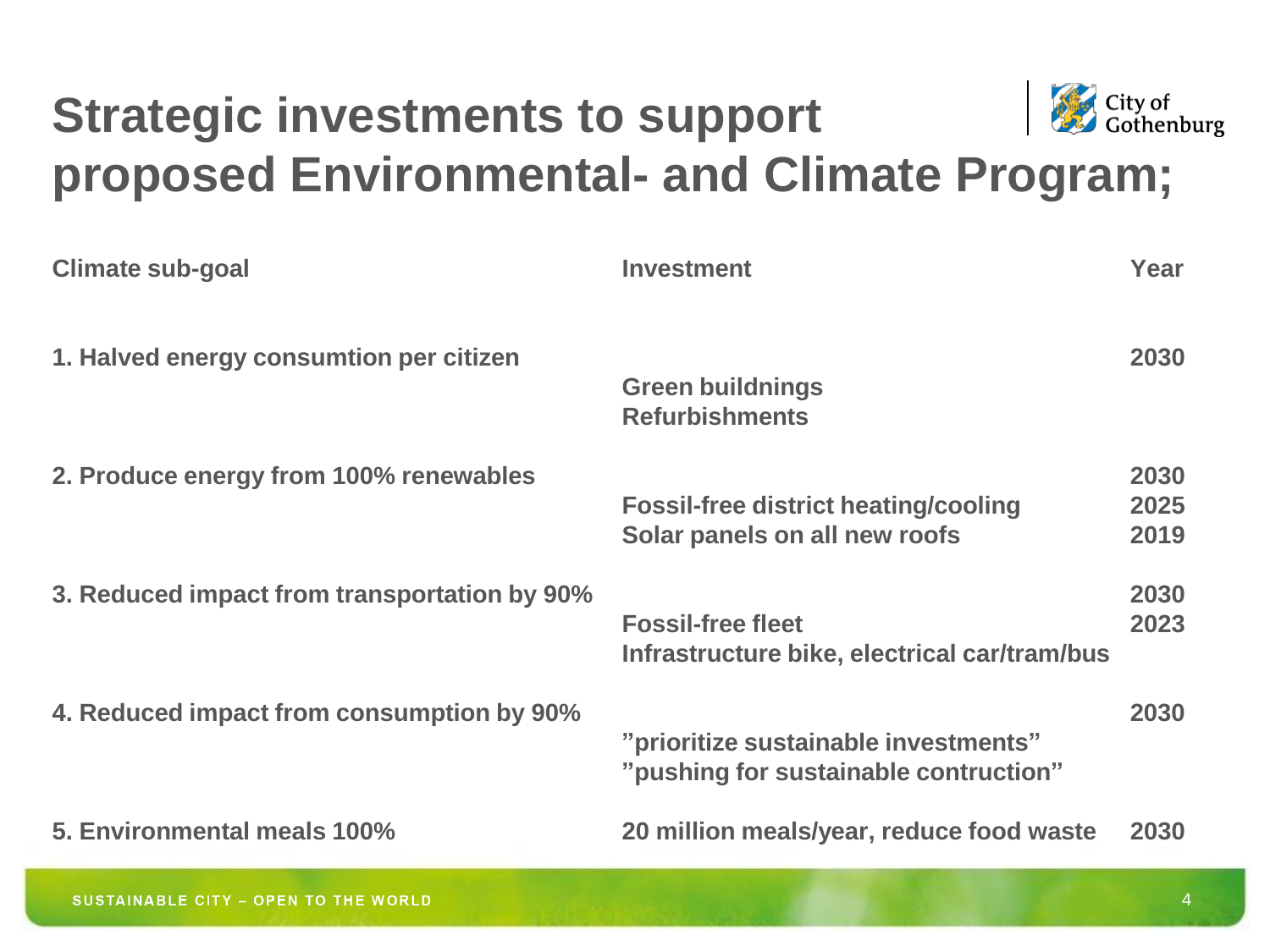**Projected group debt 2021-2023**





Projected group debt is based on the municipality's and the municipal companies' long-term investment plans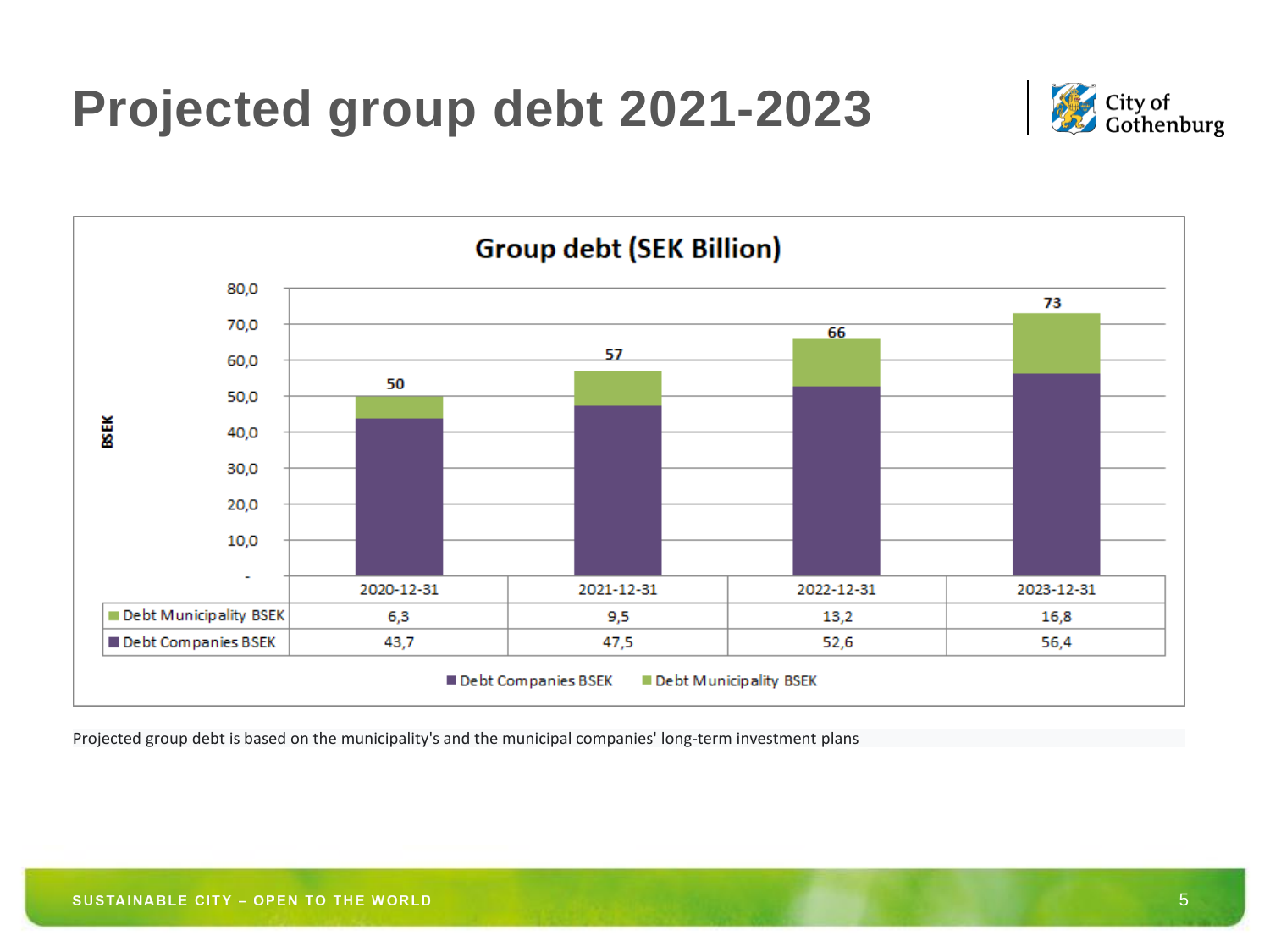## **Debt profile (MSEK) 2020-12-31**





| <b>Average capital maturity:</b>                     | 3,2y |
|------------------------------------------------------|------|
| Average interest maturity (incl. derivatives):       | 3,0y |
| Average interest maturity (excl. derivatives): 1,5 y |      |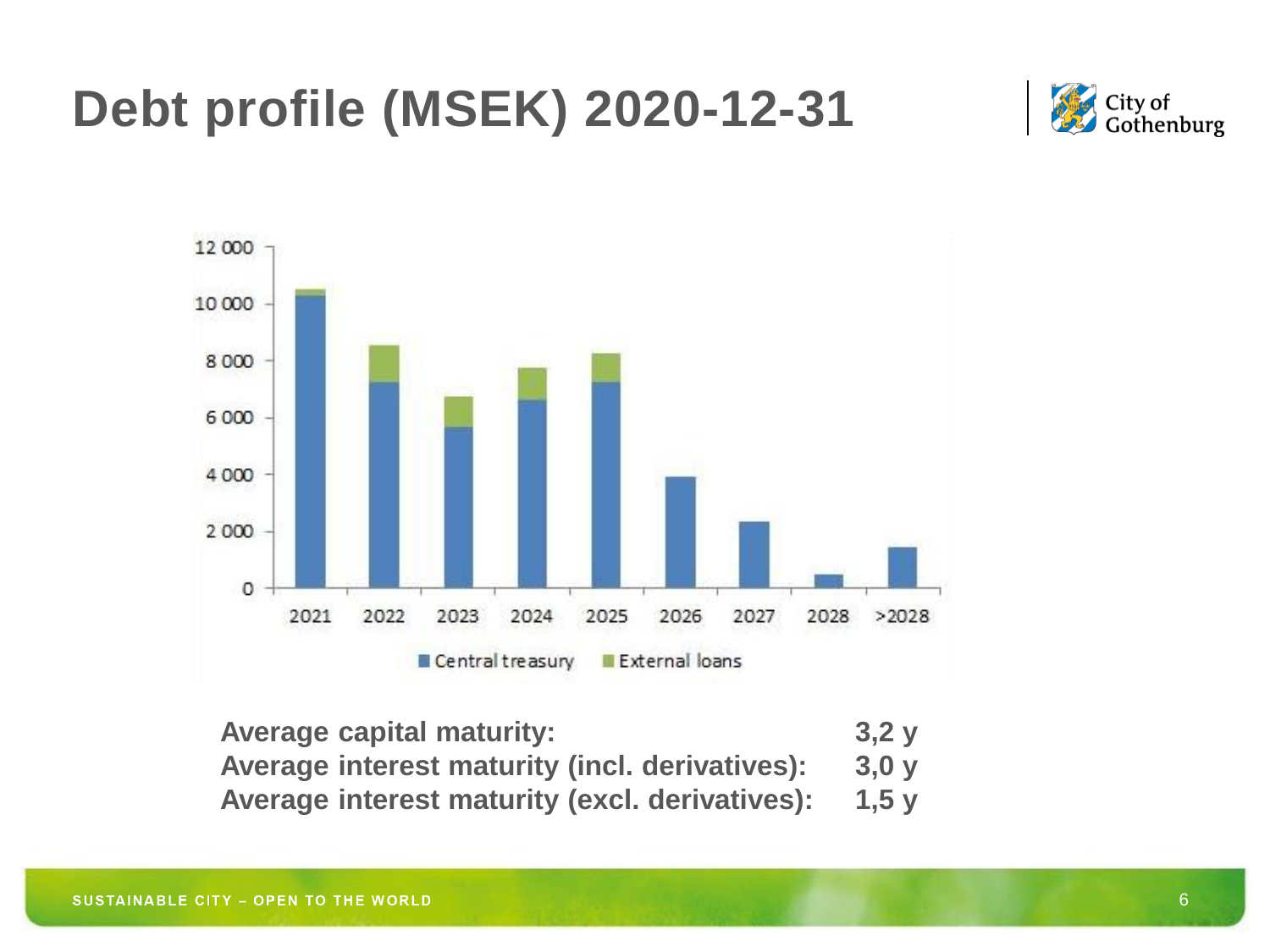## **Capital market programmes, funding at 2020-12-31**



#### **EMTN**

**- Limit: 6 000 MEUR**

**- Outstanding amount: 27 500 MSEK**

**3 250 MNOK**

### **EIB**

- **- Limit: 9 925 MSEK**
- **- Outstanding amount: 5 775 MSEK**

#### **NIB**

- **- Limit: 1 000 MSEK**
- **- Outstanding amount: 1 000 MSEK**

#### **Kommuninvest**

- **- Limit: N/A**
- **- Outstanding amount: 7 446 MSEK**

#### **CEB**

- **- Limit: 200 MEUR**
- **- Outstanding amount: 735 MSEK**

#### **CP**

- **- Limit: 6 000 MSEK**
- **- Outstanding amount: 1 900 MSEK**

#### **ECP**

- **- Limit: 500 MUSD**
- **- Outstanding amount: 265 MUSD**







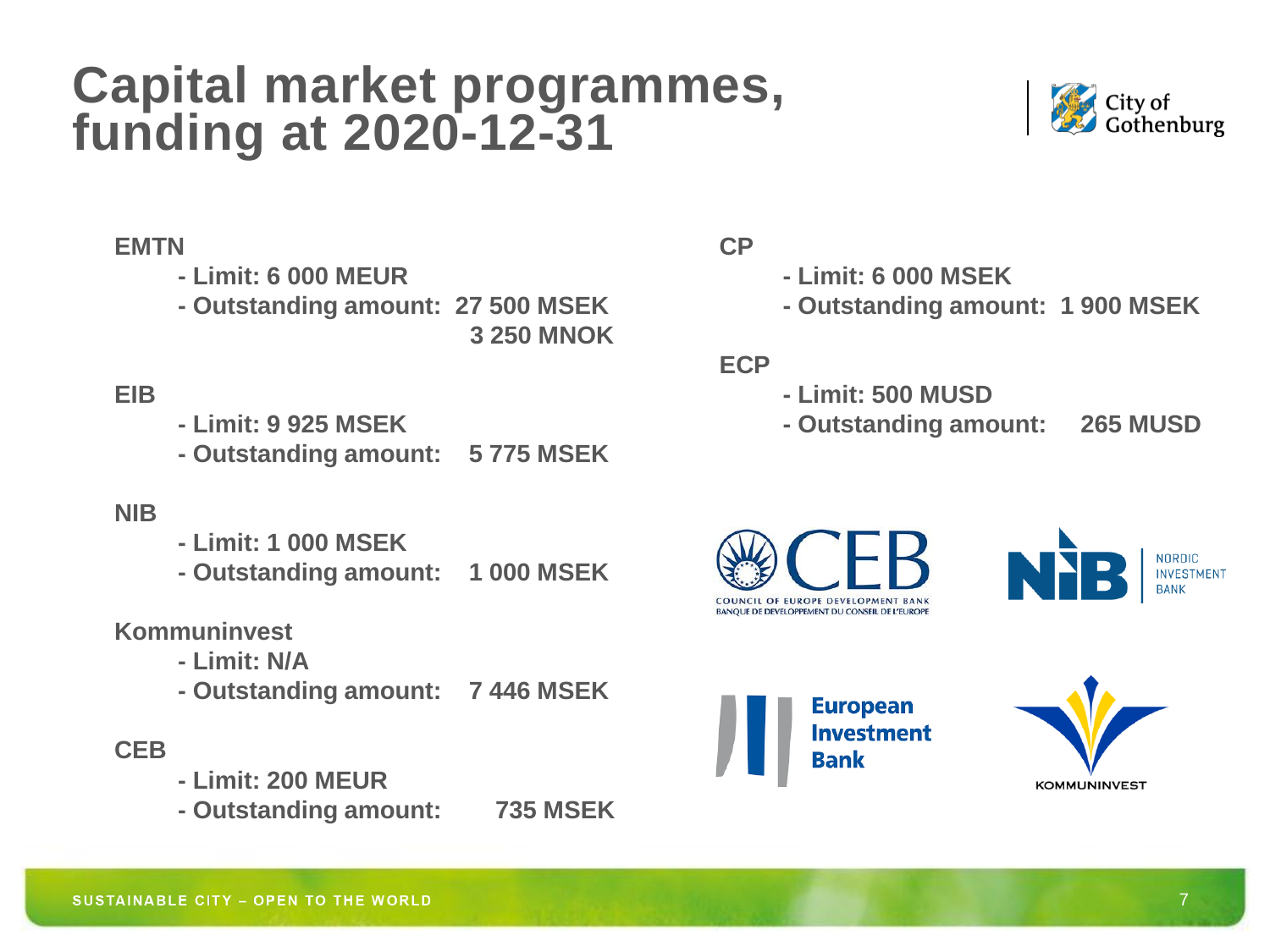## **Lending to internal entities**



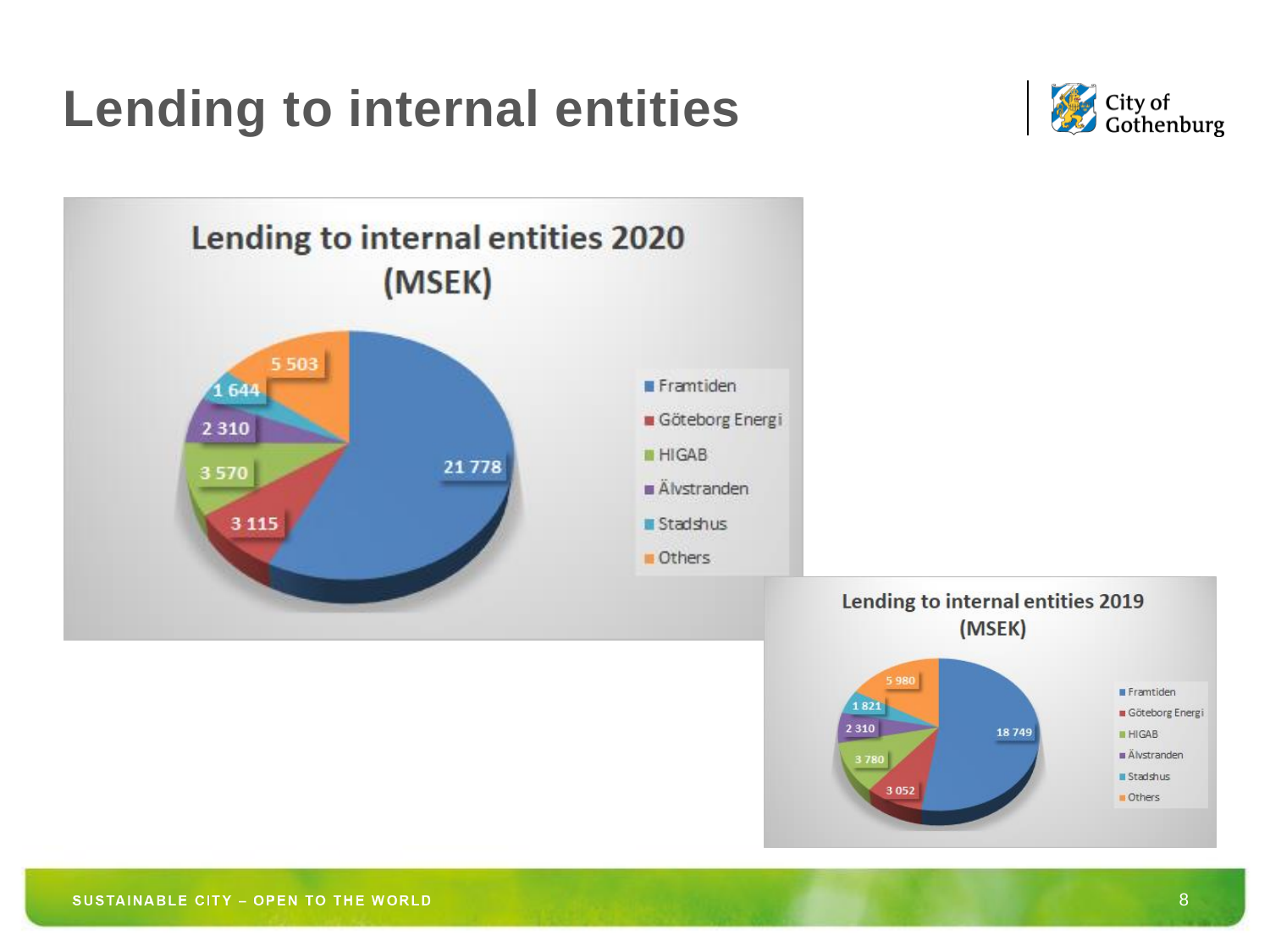## **Credit rating**



## **S&P Global** Ratings

### **AA+, stable outlook**

"The stable outlook reflects our expectation that Göteborg, despite the challenging parliamentary situation and financial challenges triggered by the COVID-19 pandemic, will maintain its sound financial position and post relatively stable operating results through 2022. We expect management to uphold budgetary discipline and remain committed to its conservative financial policies. Furthermore, despite high investment needs in the coming years caused by the city's growing population, we expect Göteborg's experienced treasury will limit debt accumulation and adhere to its internal policies."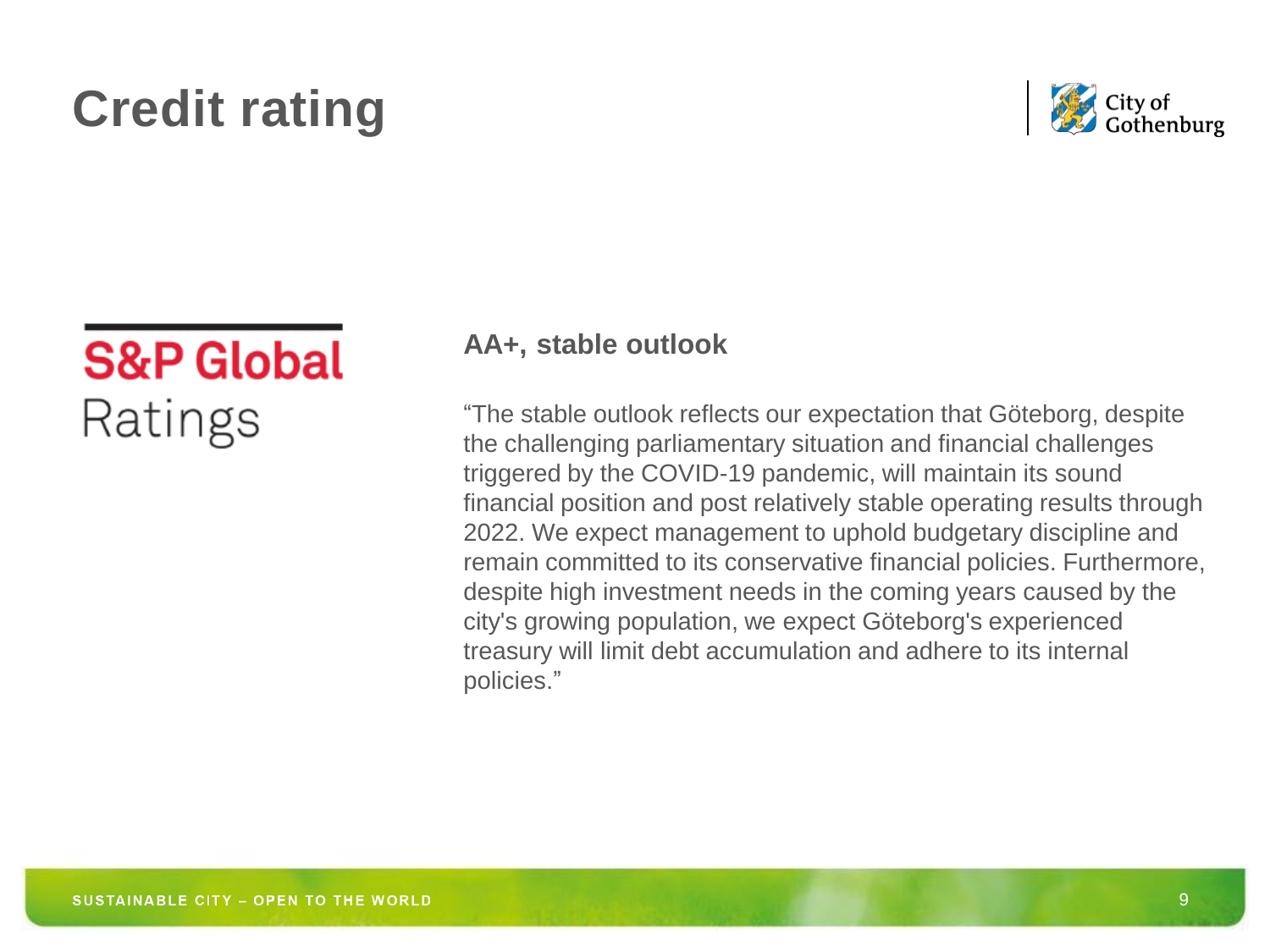## **Backup facilities**



| DNB                    | Danske Bank | Nordea     |
|------------------------|-------------|------------|
| Handelsbanken Swedbank |             | <b>SEB</b> |

**Revolving Credit Facility 2017 - 4 000 MSEK 3+2 Y**

**Green Revolving Credit Facility 2017 - 3 000 MSEK 5 Y**

## **Handelsbanken**

**Evergreen 2017 - 1 000 MSEK Revolving loan**



**Hypotek**



Spintab



**AAA-rated Covered bonds 2017 - 3 000 MSEK 5Y**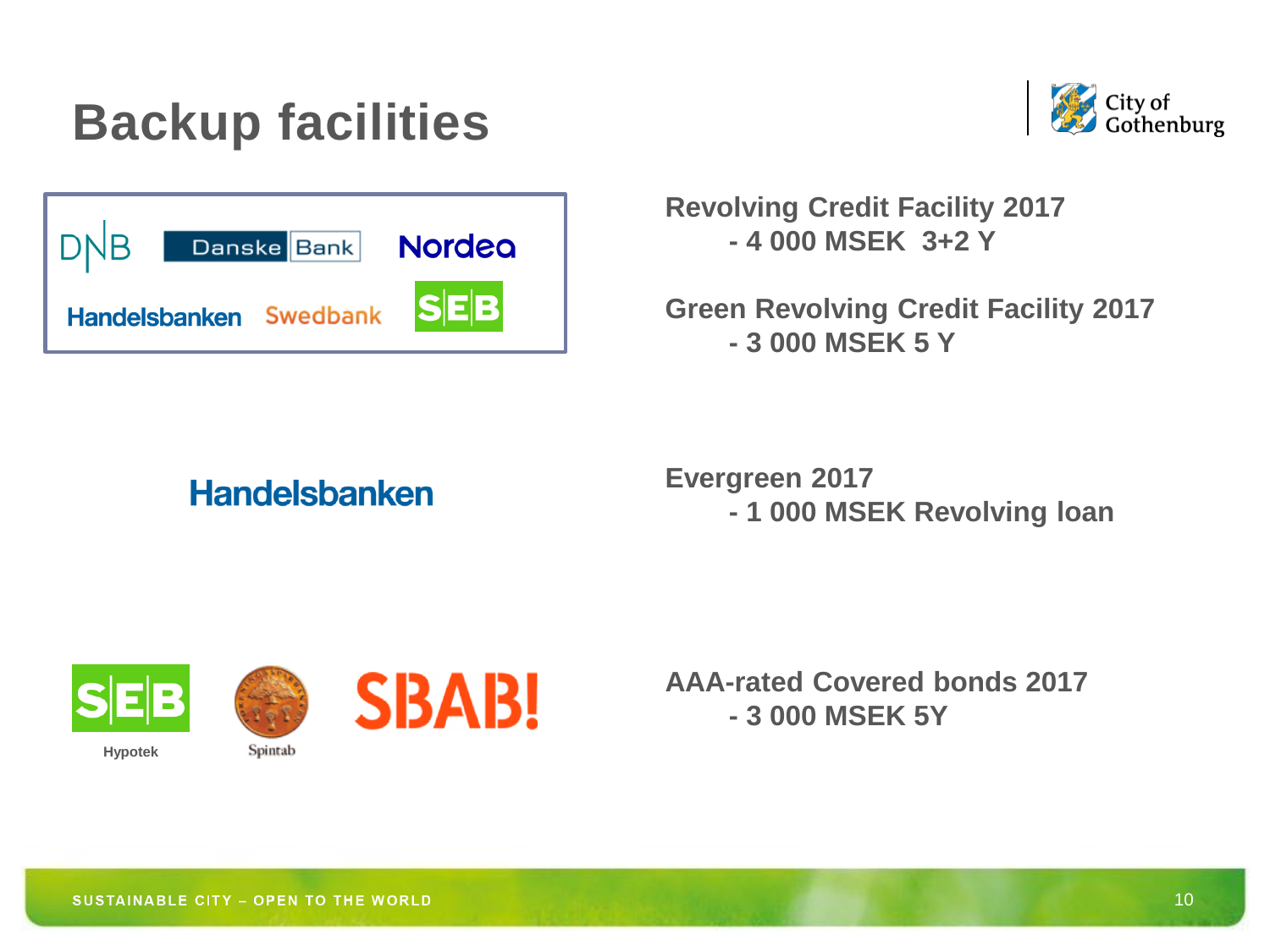## **New homepage for investor relations**  $\mathcal{L}_{\text{Cothenburg}}$





#### **Investor relations**

**Risk Management Start Contacts Funding Green Bonds Reports** In Swedish



### **Financial information from the City of Gothenburg**

Welcome to the City of Gothenburgs website for financial information. Here we present information concerning our funding, risk management and our financial reports. The page is intended for those that are investors or work in banking/finance.

Foto: Happy Visuals/Göteborg & Co.



Please visit [www.goteborg.se/investorrelations](http://www.goteborg.se/investorrelations)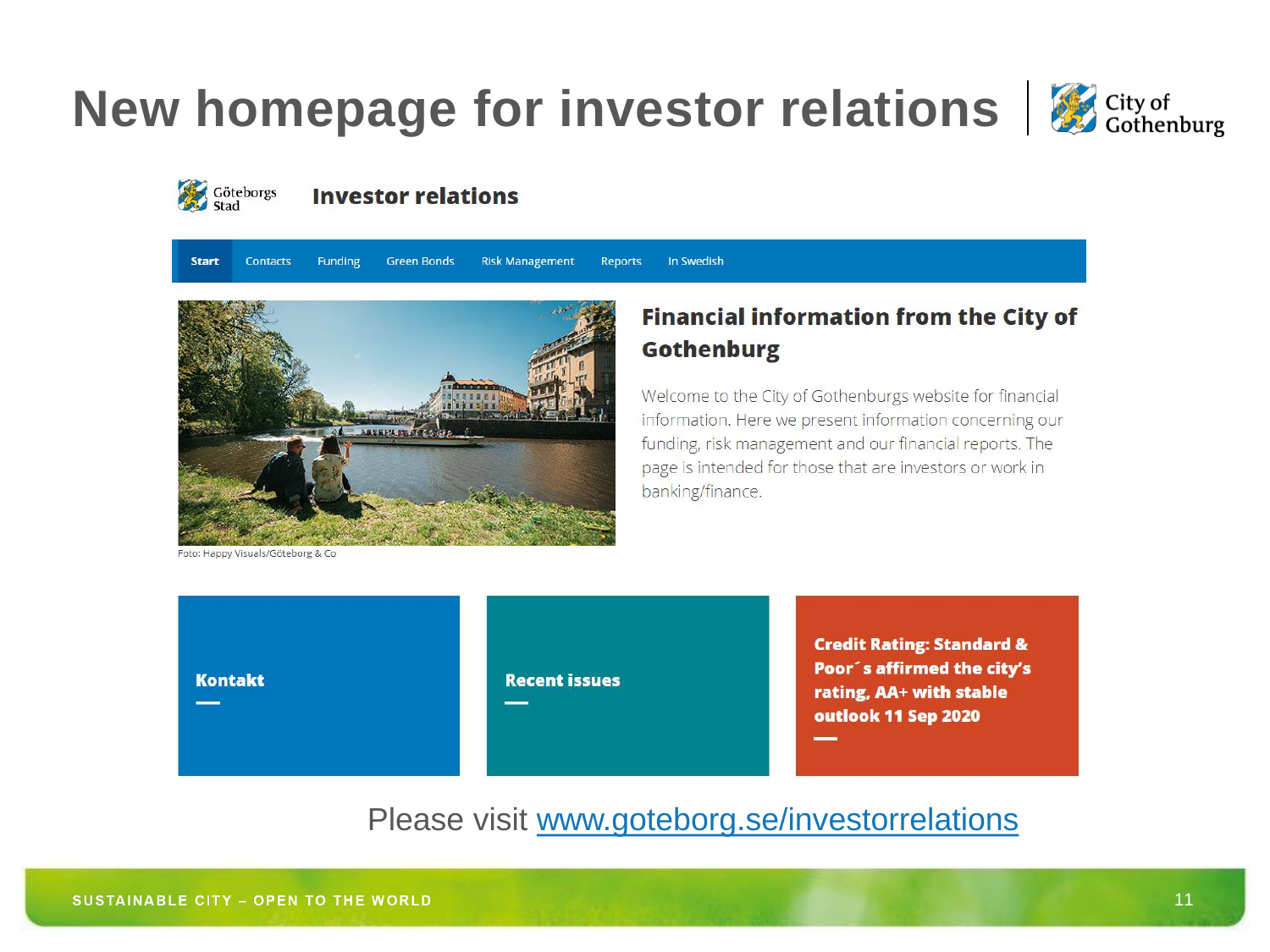## **Market activities 2021**



**New bridge over Göta Älv river is under construction**



### **Short term;**

**ECP/CP frequent issues for short portfolio of 3.000 - 5.000 MSEK**

**Long term;**

**EMTN benchmark public bond issues and private placements. Multiple green bond issues during the year.**

**Bond maturities of 5.600 MSEK during 2021 to be refinanced.** 

**New debt estimated to up to 7.000 MSEK during 2021, to be financed through bonds or institutions like EIB, CEB, NIB, SEK and Kommuninvest.**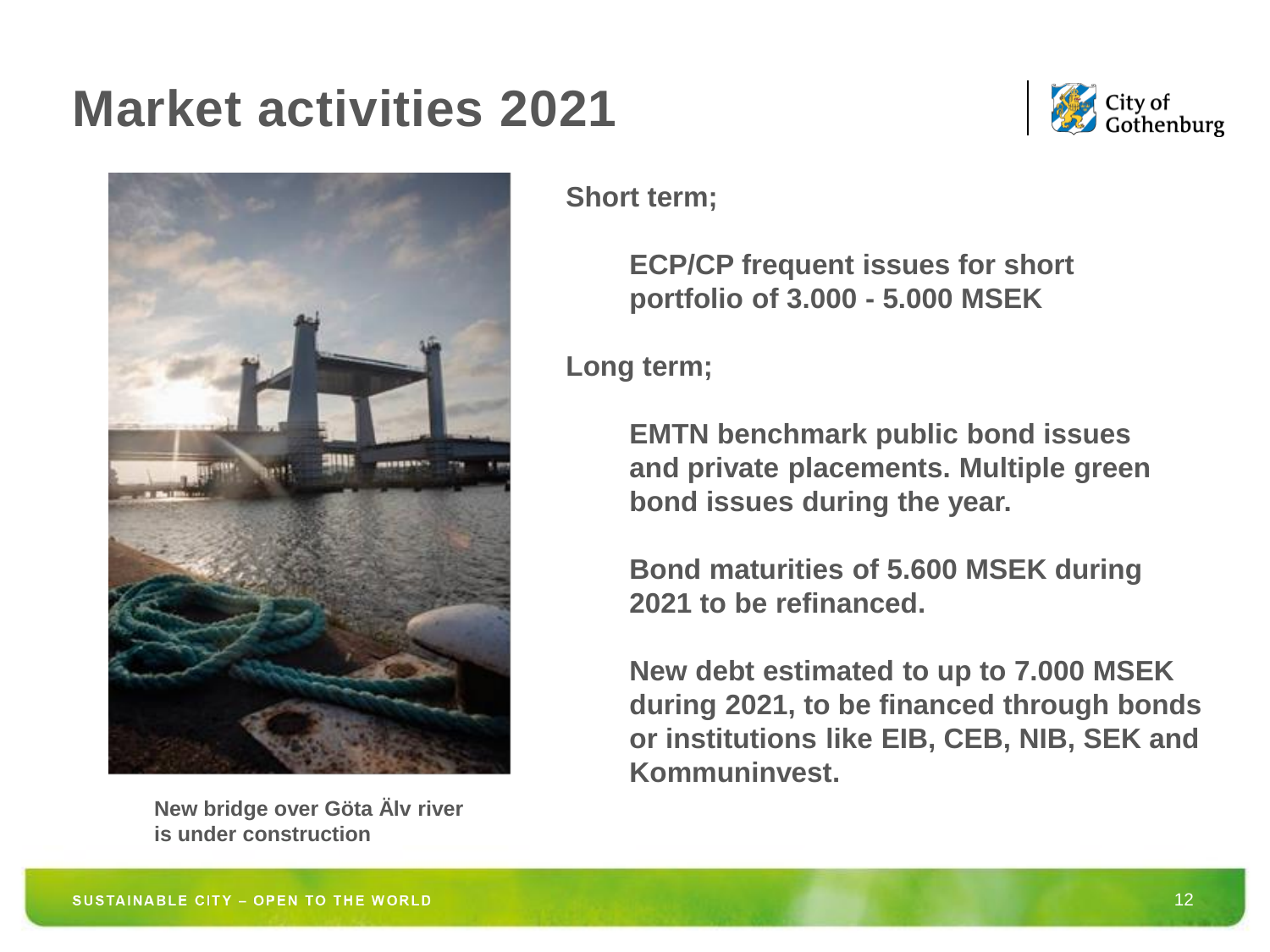

#### **DISCLAIMER**

#### **IMPORTANT: YOU ARE ADVISED TO READ THE FOLLOWING INFORMATION CAREFULLY BEFORE READING, ACCESSING OR OTHERWISE USING THE PROVIDED MATERIALS**

**The content provided have been prepared and provided by City of Gothenburg(the "Issuer"). The Issuer is not responsible for t hat any of the content provided by the Issuer and presented in this presentation, directly or indirectly, may cause any loss or damage to th e user or any other person who has taken part of the content. The issuer cannot be held liable in relation to the user or any third party for dir ect or indirect damages,**  lost profits or revenues, or for any other harm caused by the fact that the content is in any way incorrect, wrongly displayed or presented or even altogether missing due to errors or other circumstances from the Issuers side or any supplier to the Issuer. This includes all the cases where the **displayed information may be delayed, appear incorrectly, appear with incorrect values or be totally absent due to any techni cal or other reasons. This also includes any loss in earnings (regardless of whether direct or indirect), reductions in goodwill or damage to corpo rate.**

**The Content that is provided and displayed is intended exclusively to inform any reader and does not represent advice on inve stment or any other form of recommendation. The content may under no circumstances be seen as any offer or invitation to underwrite, subscribe for or otherwise acquire or dispose of any debt or other securities of the Issuer ("Securities") and are not intended to provide to the basis for any credit or any other third party evaluation of securities. Any and all offers or invitations will be done in separate and distinct documentation in form of prospectus or other form specifically produced for the purpose therefore. Any decision made pursuant to such invitation or offer should be made solely on the basis of such documentation. The purpose of these materials is therefore not to be relied upon for the entering into any transactions. The Issuer refuses any claim in this regard.** 

**Investors are advised to pay special and thorough attention to the information in the prospectus or other form of specificall y produced documentation. Sections describing risk factors should be carefully read by each investor before making any decision in relat ion to the offered product. Special attention should be paid to the suitability of any security described in these materials with respect to a p articular investor's situation independently evaluated by such investor himself. Such evaluation should at least take into account such aspects as legal and tax issues, regulator and financial issues, credit and any other aspect which may be considered applicable in such case.** 

**The content provided may contain some forward-looking statements which key purpose is to indicate some prospective future scenarios. Taking into consideration all known and unknown risks, uncertainties and other factors which may occur, the Issuer makes reservation s herewith that the material outcome may differ from any information expressed, implied or otherwise indicated in such forward -looking statements. Any and all such forward-looking information are based on numerous assumptions regarding the Issuer's present and future strategies in attempt to show the environment the Issuer will operate in the future. Such forward-looking material is issued and is current on a particular publishing date and the Issuer has no obligation to update such material.** 

**The provided content is not intended for distribution to, or use by any person or entity in any jurisdiction or state where such distribution or use would be against the law or any other regulation.**

**Any and all information provided is aimed for professionals and sophisticated industry participants only.**